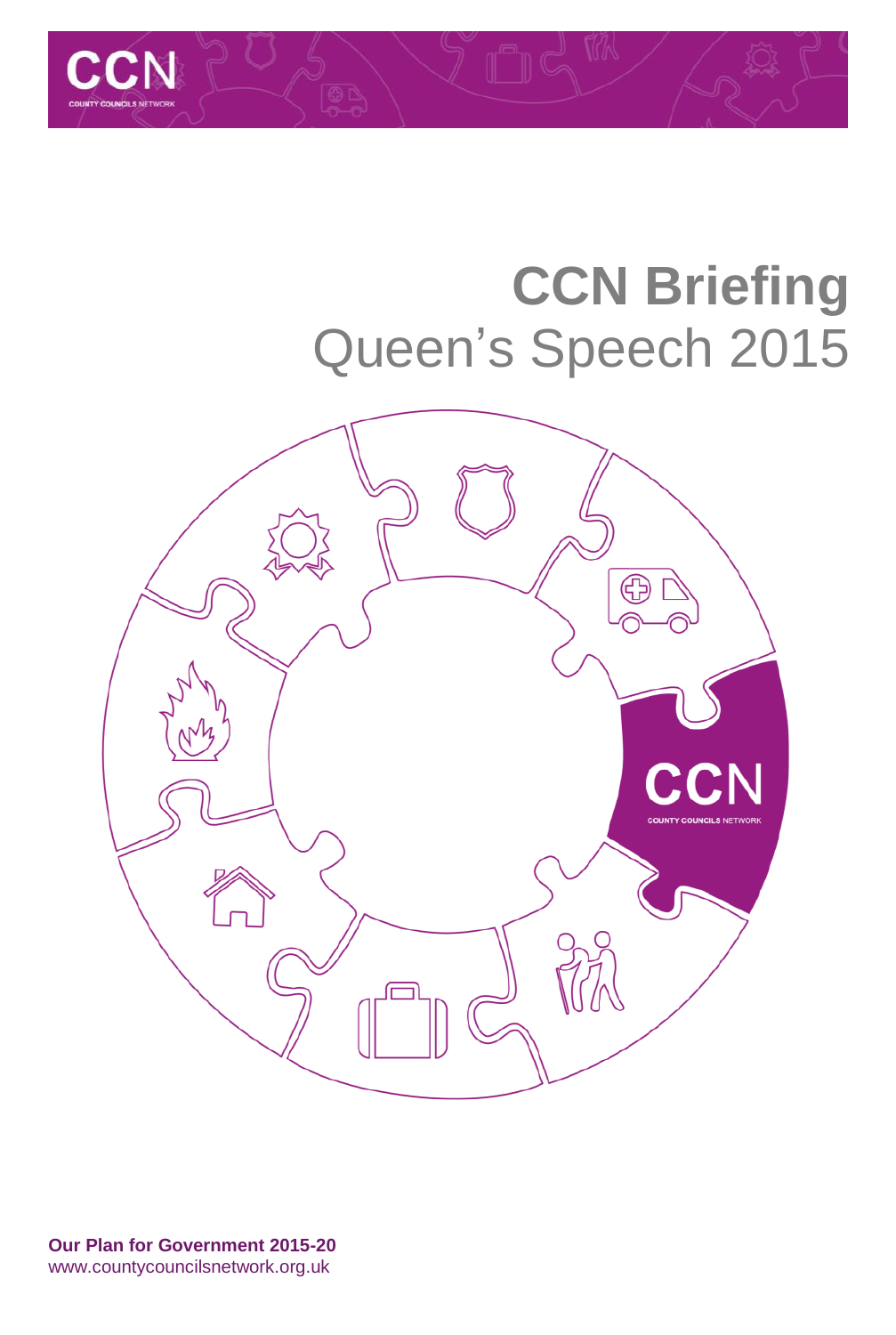

# **Introduction**

1. This briefing provides CCN's policy response to key aspects of the first Queens Speech of the 2015-20 Parliament. It also provides a summary of key aspects of the Governments' legislative programme that are most relevant to CCN member councils.

# **CCN Overview**

- 2. Ahead of the Election, Our Plan for Government 2015-20 called for a new English Devolution Settlement to underpin a wide ranging set of radical policy proposals to be implemented by the next Government.
- 3. These reforms would have to include fiscal and economic devolution proposals outlined in our Core Settlement, further radical measures to integrate our health and social care system, long-term measures to address schools places shortages and challenges facing children's services, and reforms to redress the unfairness in areas of local government finance. The Plan for Government argued that the reforms must be supported by the public sector reform principle of 'One Place, One Budget' and a comprehensive English Devolution Settlement for county areas.
- 4. Subsequent documents County Devolution 2015-20 and the County APPG report The State of Care in Counties: The integration Imperative provided further detail on how the vision for counties set out in Our Plan for Government 2015-20 could be achieve during this Parliament.
- 5. Within this Queen Speech, there is clear evidence that the Government has listened to our emphasis on English Devolution and the need for a new settlement between Whitehall and the County and City Regions of England. CCN has argued that any English Devolution Settlement must reach all four corners of the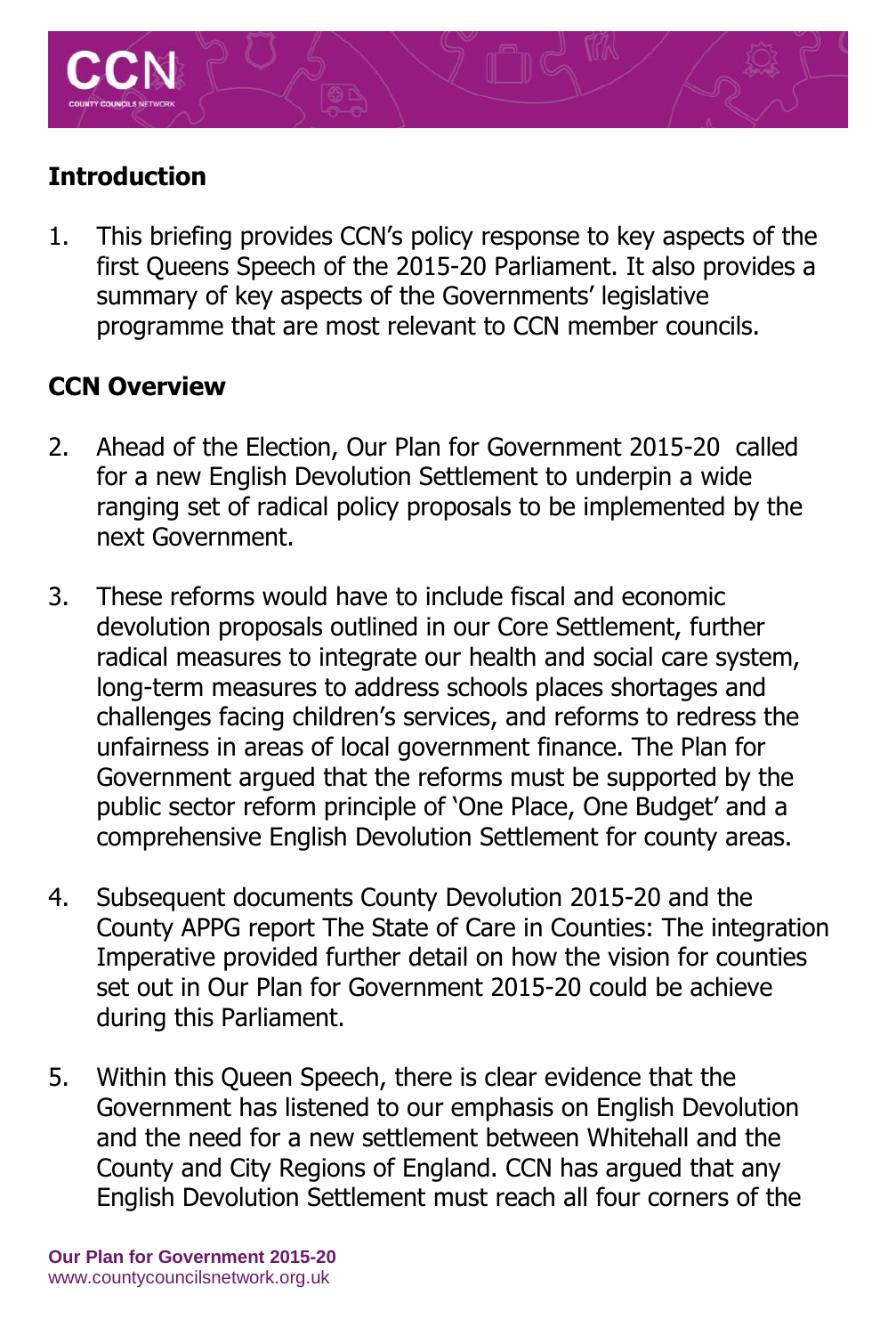

nation, empowering counties and their partners to reach their full economic potential and meet the unrelenting challenges they face from funding reductions, an ageing population and growing demand for services. We welcome the more inclusive wording of the Cities and Local Government Devolution Bill, but as we outline below, we await further details and will work with Government to ensure that the Bill provides the foundation for implementing our comprehensive devolution settlement set out in County Devolution 2015-20.

- 6. It is clear from the speech that the Government intends to continue its programme of deficit reduction to achieve a surplus during this Parliament. Coupled with promises over taxation and commitments to substantially increase health expenditure, unprotected Departments face deep spending reductions, particularly over the first two years of the Parliament. Our Plan for Government set out our commitment to continuing to play our part in reducing the deficit. However, following five years of historic funding reductions, we were clear that while we will continue to seek efficiencies during this Parliament, councils are reaching the end to what can be achieved within existing financial and service delivery frameworks. Counties need a long-term funding settlement for the Parliament that also equips them with the freedom and flexibility to meet local demand lead pressures.
- 7. Specifically, with county social care systems under severe and growing strain the Government will need to take a holistic approach to how the committed £8bn additional funding for the health service by the end of the Parliament is allocated across both health and social care. CCN will engage extensively with the Government during the Spending Review later this year to achieve a fair and sustainable funding settlement for county areas and wider public services.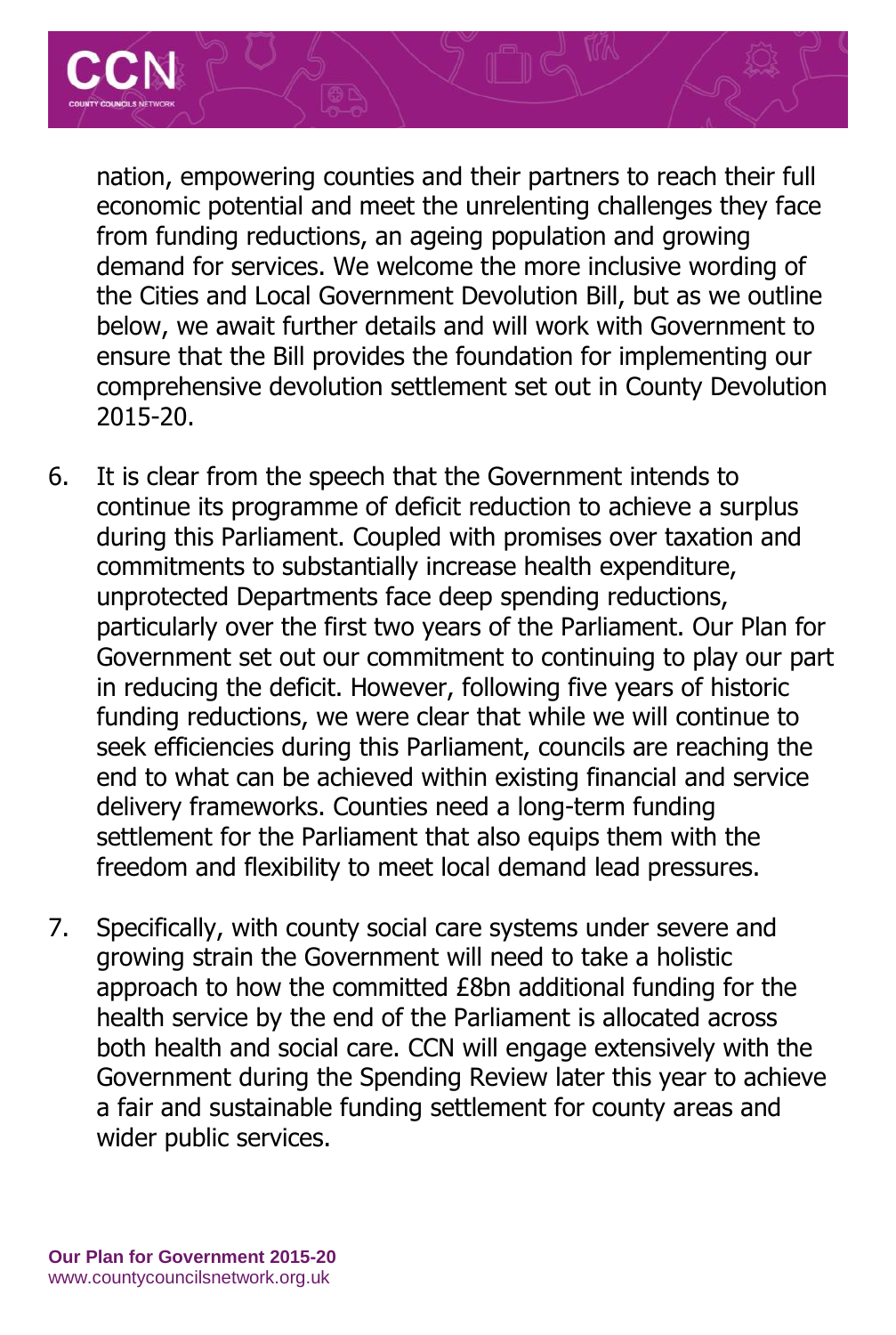

- 8. This Parliament must also signal a significant shift towards empowering the most efficient and effective part of the public sector – local government – to drive efficiencies and integrate services across local public sector landscape. A movement towards radical public service reform, adopting a 'One Place, One Budget' approach, must be accompanied by the substantial devolution of Whitehall budgets to local communities where local public and private sector partners can better invest national resources, achieving long-term recurring savings to the Treasury and improved outcomes. The Government's commitment to continuing public sector reform and integration through an extension of the Troubled Families programme is welcome, and we will work with Government to explore how this approach can be extended across other parts of the public sector.
- 9. Alongside its emphasis on devolution and public sector reform, CCN strongly welcome the Government's focus on economic growth and particularly its commitment to fixing the long-term productivity gap in the UK. Our research has shown that counties continue to be the engine room of the UK recovery, accounting for 41% of GVA in England. However, counties have lower average productivity compared to the Core Cities and London. In boosting productivity the Government is rightly focusing on skills, apprenticeships and training, tailored to the needs of employers and businesses. It only through a comprehensive devolution settlement for counties that we can correct the growing skills misalignment in the UK and deliver the promised three million apprenticeships, allowing local partnerships between councils and the private sector to tailor provision to local labour markets and business needs.

# **Cities and Local Government Devolution Bill**

10. This Bill will provide the legal basis to implement the Government's 'northern powerhouse' ambitions, which will devolve powers to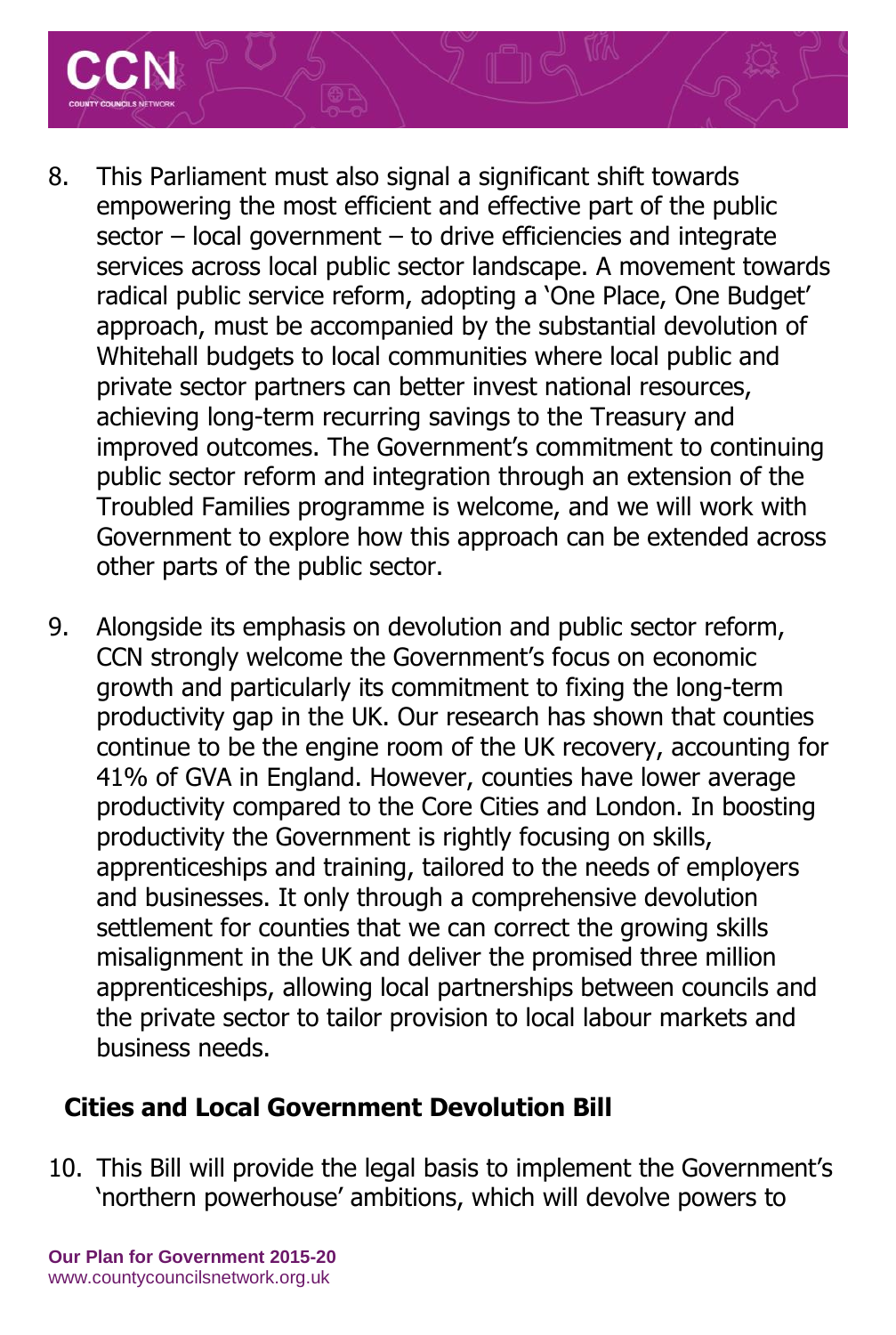

cities with elected 'metro mayors' and will empower towns and counties by building on the Growth Deals.

- 11. CCN welcomes the announcement of the Cities and Local Government Bill, as the first step towards enabling substantial devolution deals for all areas across the country. CCN have been rigorously campaigning for county devolution, most recently through Our Plan for Government 2015-20, our County Devolution report, and through engagement with Officials, Ministers, the media and other influencers. We are pleased that our work and engagement has contributed to the inclusion of 'Local Government' within the title of the Bill, alongside 'Cities' - this sets a much broader framework for the legislation, beyond a single focus on major conurbations.
- 12. We are continuing to engage with the Secretary of State for Communities and Local Government, along with the Treasury and other key Departments and stakeholders to ensure that the content of the Bill will reflect the title, and that substantial devolution is made available to all areas. We are working closely with the LGA, think tanks and business organisations to secure a broad base of support for county devolution, and ensure the Bill is inclusive. Equally we are continuing to work with our members, to provide resources and undertake in depth analysis/exploration of county devolution and appropriate county governance, with the aim of securing county devolution deals alongside those which have been agreed with cities.
- 13. The Bill refers to devolution to areas which have Combine Authorities, which continues the direction of the Coalition Government in favouring this model. However the Bill will also remove the current limitations on Combined Authority functions, so that they can extend beyond economic development and transport. This is something CCN have been campaigning for, and we are very pleased to see that there should be more flexibility for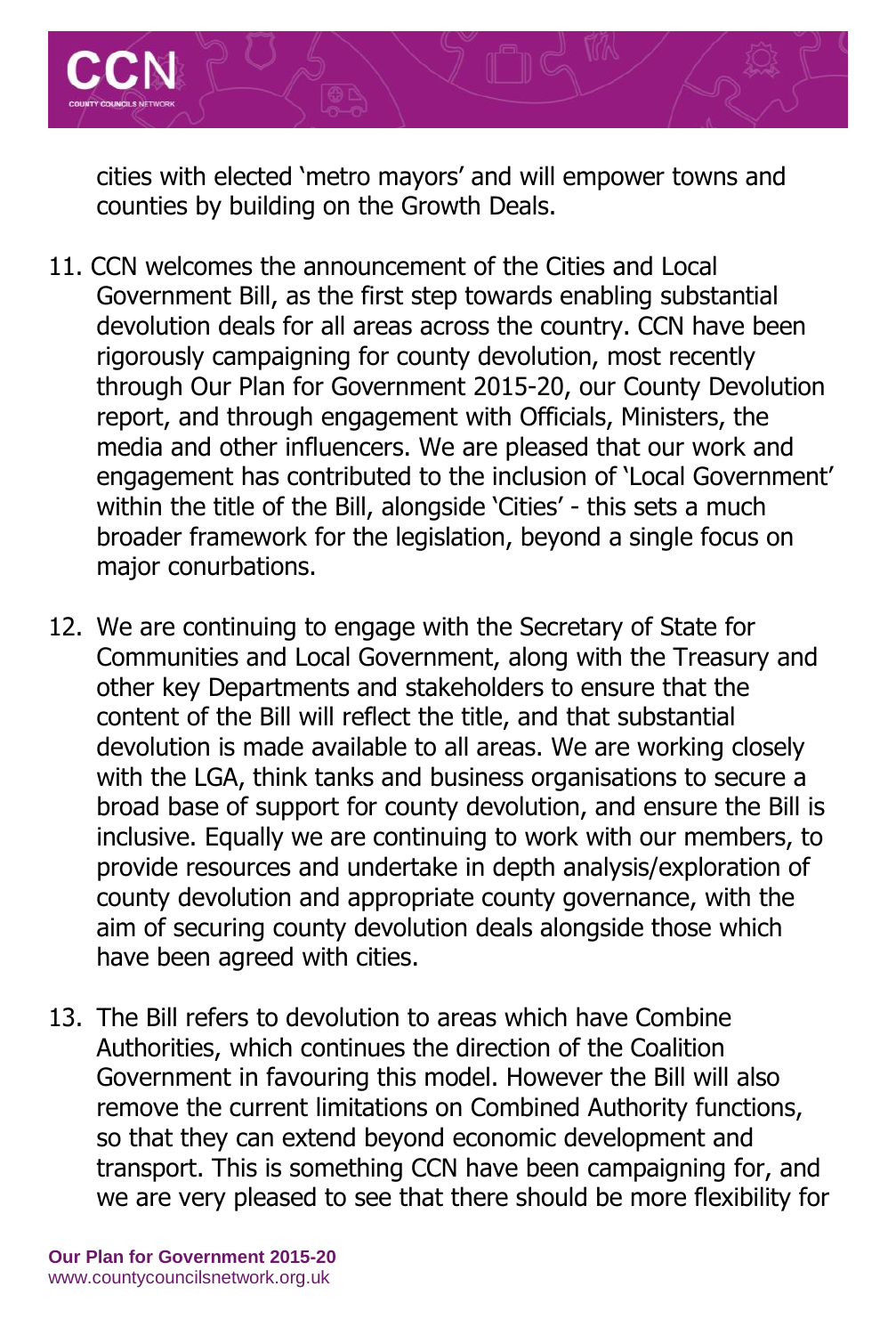

local models in the future. However, we will remain vigilant and continue to engage on this issue, to ensure the changes do really enable local determination and development of the best devolution governance model for the area.

14. The Bill also refers to the extension of local growth deals to county areas, something the Chancellor had announced in the lead up to the election. CCN will be meeting with lead Civil Servants and the Secretary of State to discuss the constitution of such deals. We believe we can help substantially shape such deals, and that there will be room to include important devolution elements, building on previous City and Growth Deals.

### **Buses Bill**

- 15. The Bill will allow combined authorities with directly-elected mayors to take on responsibility for local bus services, promoting an integrated transport system. The legislation will provide the option to franchise bus services.
- 16. CCN have argued for the devolution of a suite of powers and budgets around public transport, which are vital to integrating the transport system, managing congestion and ensuring services and business, learning, leisure and community opportunities are accessible. CCN welcome the impetus from Central Government to devolve powers around local bus services, which will include the option to franchise bus services. The detail of the Bill is not yet known, but to be truly effective, the scope should extend beyond franchising. We hope to see the inclusion of the devolution of consolidated transport budgets, with a multi-year settlements and stronger consultative powers for local areas on national travel infrastructure.
- 17. As with the Devolution Bill, we also believe that there should be room for local determination of appropriate governance models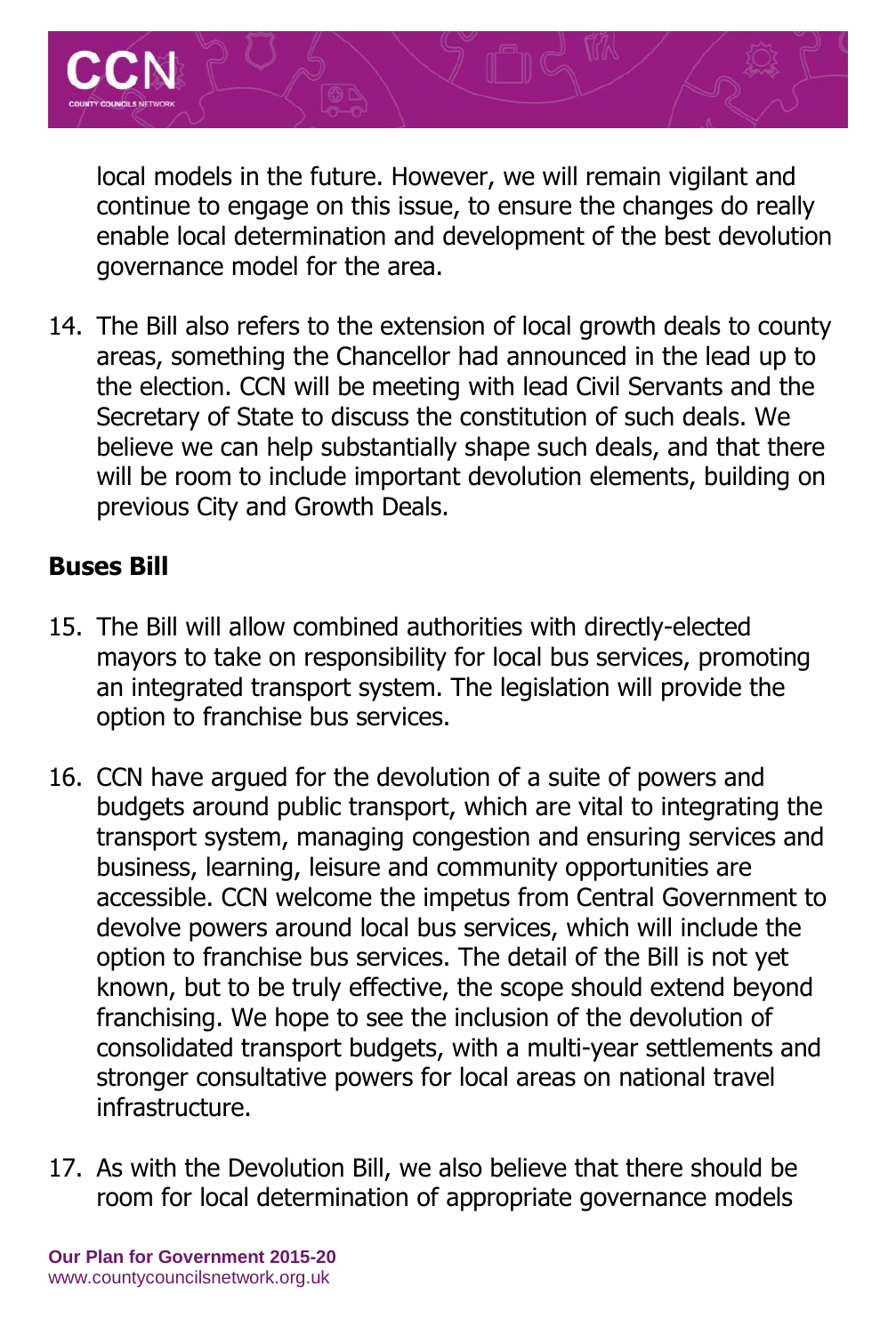

and that this legislation must not solely focus on big cities. We will be engaging on this legislation in conjunction with the Devolution Bill, to look to ensure counties and their communities are empowered alongside cities.

#### **Enterprise Bill**

This Bill will extend and simplify the Primary Authority scheme, which allows a business to get advice on regulation from a single local council and that advice must be respected by all other councils. The legislation also introduces business rates appeals reform and allows for the Valuation Office Agency to share information with local government. The Bill is intended to cut red tape by 'at least £10 billion' in Whitehall and from independent regulators. The legislation will also create a Small Business Conciliation Service and cap the exit payments made to public sector workers.

- 18. CCN broadly welcome the support set out for small and medium sized businesses within the Enterprise Bill, in particular measures to cut bureaucracy around SMEs and introduce a small business conciliation service that will handle disputes between businesses without court involvement. SMEs are a cornerstone of strong county economies, and measures which help them to increase their productivity, security and expand where relevant should help boost the country's economy.
- 19. CCN will continue to work with business organisations and our members to engage in the content of the Bill as it develops, and ensure the businesses and communities of counties are best served.

#### **Full Employment and Welfare Benefits Bill**

The Bill will freeze the main rates of a number of working-age benefits, tax credits and Child Benefit, and reduce the level of the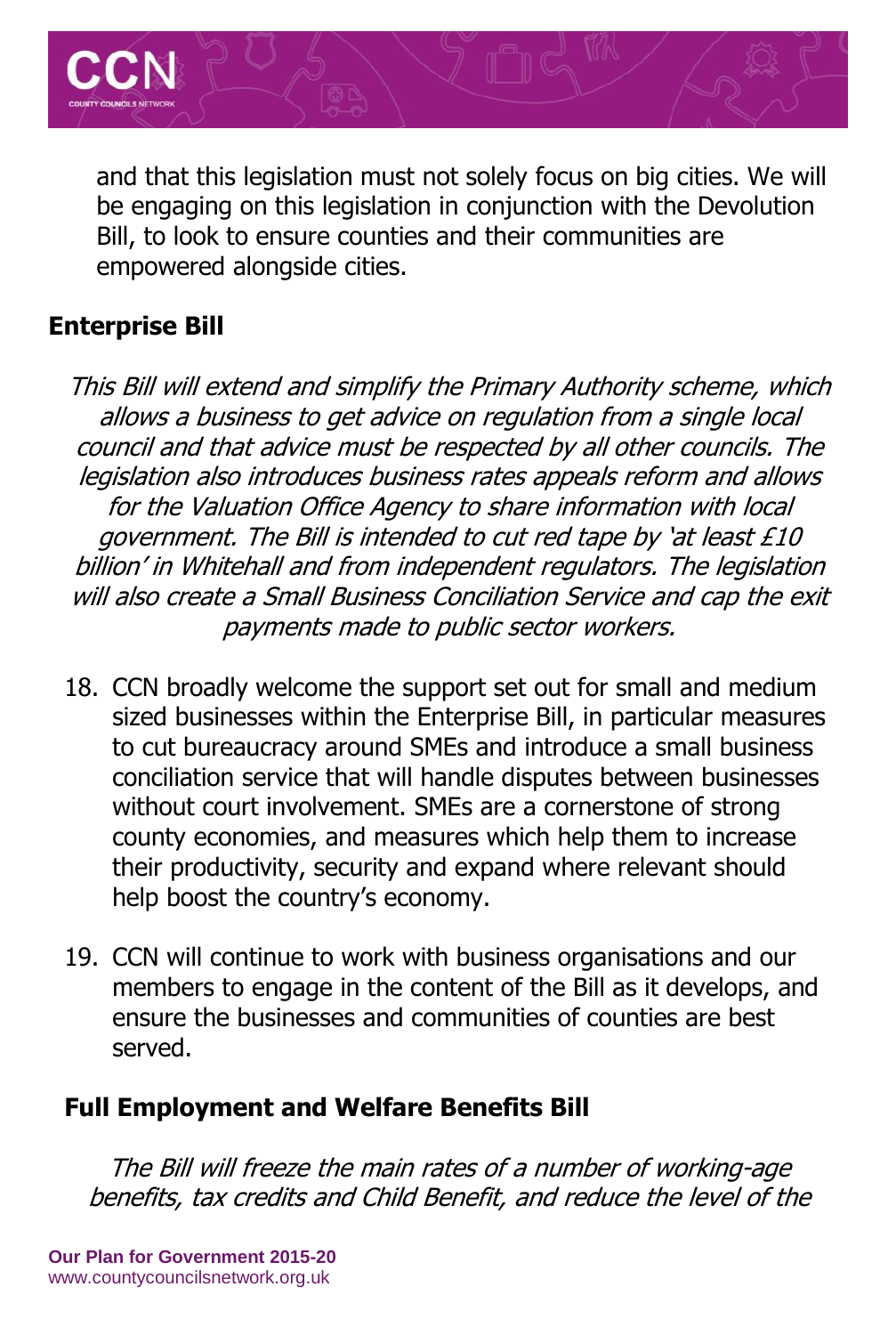

benefit cap. The legislation will replace Jobseeker's Allowance for 18 to 21-year-olds with a Youth Allowance time-limited to six months, after which individuals will be required to undertake an apprenticeship, training or community service; remove 18 to 21-yearolds' automatic entitlement to Housing Benefit; and provide Jobcentre Plus support in schools to supplement careers advice. The Bill also creates duties on ministers to report annually on job creation and apprenticeships.

- 20. CCN welcome the focus by Central Government on continuing to increase employment levels, and to expand the number of people successfully undertaking apprenticeships. However, beyond welfare changes, there is little detail at the moment as to how this is to be achieved. The current way in which the skills system is managed is leading to substantial skills misalignments, with many young people undertaking training and courses which are not aligned to the realities of the labour market. Equally the employment support system, although improving, is still seeing too many people remain long-term unemployed.
- 21. CCN have called for the devolution of skills and employment support powers and budgets to local areas. Local council, business and provider partnerships are best placed to re-calibrate the skills system and the incentives which sit around it, to ensure people are undertaking quality courses which will enable them to find a job and embark on a fulfilling career. Likewise the devolution of employment support would allow solutions to be tailored to local needs and services to be joined up around communities and families.
- 22. The Bill includes a statutory duty for Central Government to report on its progress towards its objective of achieving the highest employment rate in the G7. The Chancellor has also made clear that the Government intends to put in place measures to improve the country's productivity performance.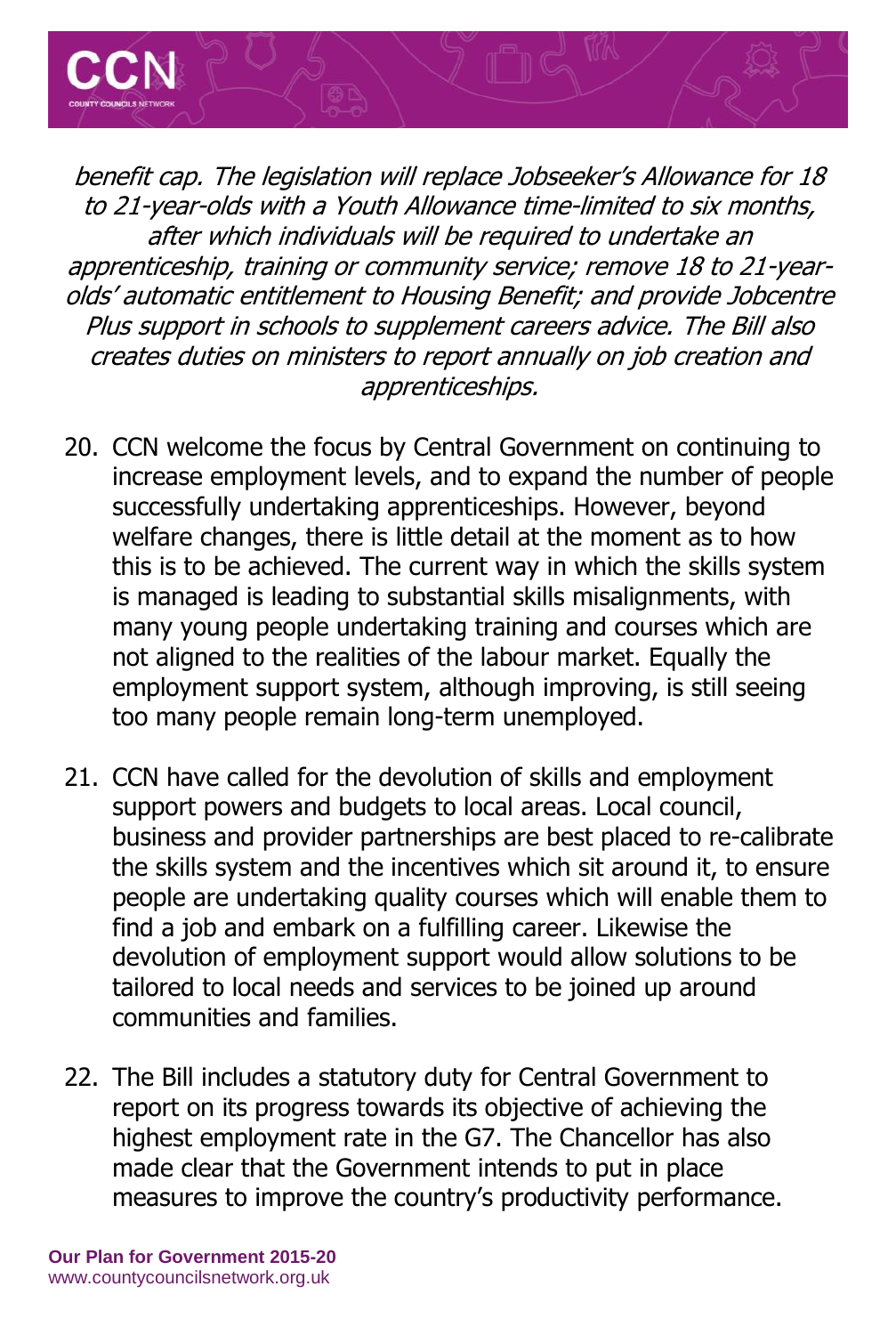

Devolution of skills and employment support to counties, allowing them to reduce systemic skills misalignments and longterm unemployment, will be key to increasing the UKs productivity ranking among the G7.

23. CCN also welcome the expansion of the Troubled Families programme and we will be engaging with our members and with Central Government to explore the aspirations for and development of this way of working.

#### **Education and Adoption Bill**

The Bill will contain new powers for the Secretary of State and Regional Schools Commissioners to more rapidly intervene in schools rated Inadequate or as Requiring Improvement. Schools that are unable to achieve Good within an acceptable timescale will be turned into academies. The legislation also contains measures to encourage councils to join together to create regional adoption agencies.

- 24. CCN member councils want to see high quality schools across the board and want to reduce the number of coasting schools to ensure that every child has the best start in life. Councils and Councillors in county areas have a democratic mandate to represent their communities. In their role as community leaders Councillors are made aware of information from parents on the quality of schools provision and any concerns about school improvement issues. As such, counties should be empowered to intervene in failing schools on behalf of residents in an effective and efficient manner.
- 25. Placing powers in the hands of democratically unelected officials, such as Regional Schools Commissioners, is in essence in conflict with a number of Government's policy decisions that are shifting power and decision making closer to local people and the people they elect.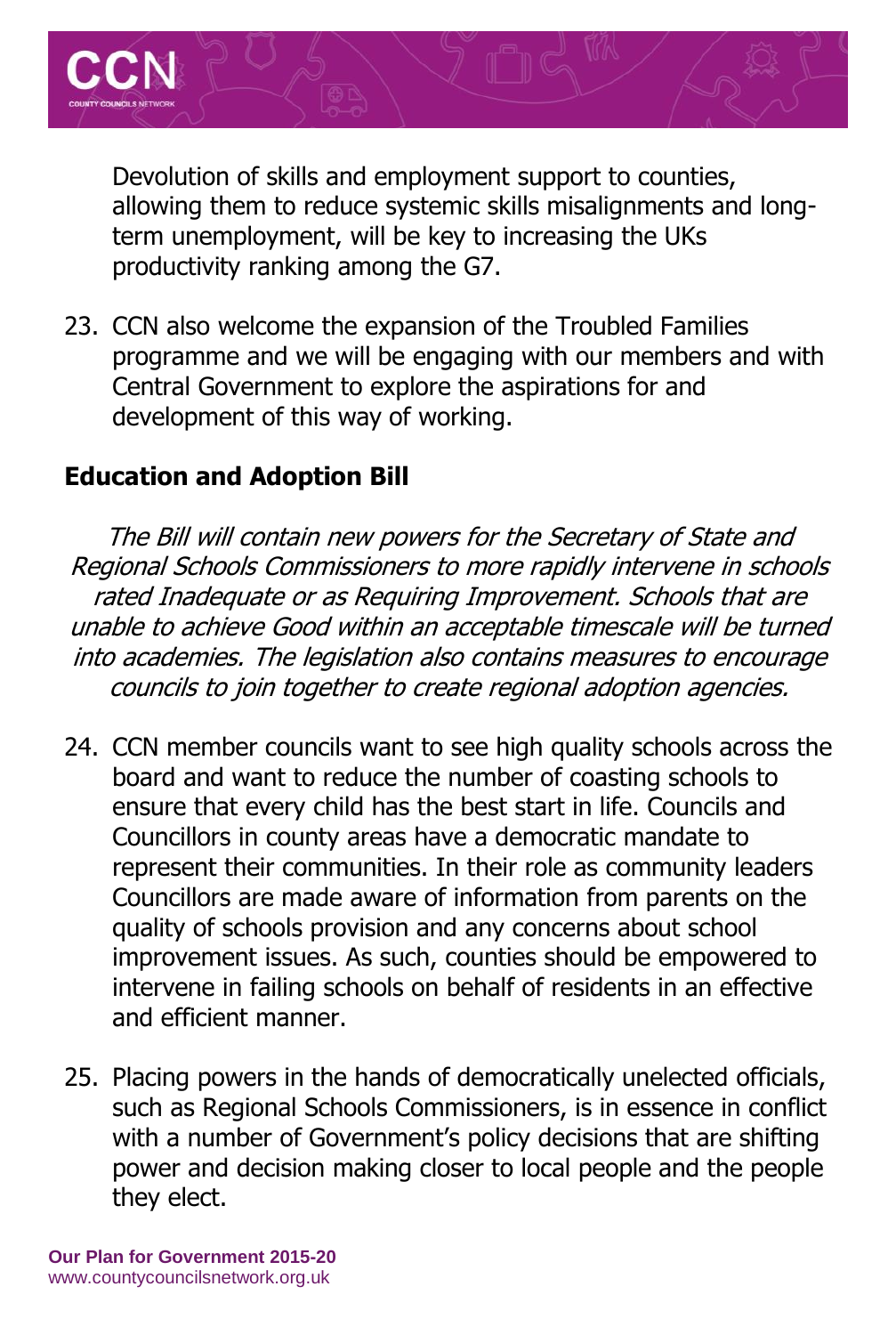

26. We agree that local authorities should seek to work collaboratively on adoption. Given the unique characteristics of counties it is vital that Government is not overly prescriptive about how regional adoption agencies should work at a local level. Counties have a long and proven track record of developing innovative solutions to challenging agendas and should be given the flexibility to develop models that deliver the best support and outcomes for children in their care.

# **Childcare Bill**

The Bill will give families where all parents are working an entitlement to 30 hours a week of free childcare for three- and four-year-olds for 38 weeks of the year.

- 27. We welcome the provision of access to 30 hours a week of free childcare for 3-4 year olds for families where all parents are working. The extension of this entitlement will, in principle, increase opportunities for parents to access employment and in turn provide additional employment in the childcare sector.
- 28. It is important that Government funding formulae take into account the geographical and social issues that shape the cost of provision in counties. Local authorities are under a duty to secure sufficient childcare for working parents, so far as is reasonably practicable. Only 20% of local authorities in rural areas, the majority of which are counties, reported sufficient childcare provision for working parents.
- 29. It is vital that the extension in free childcare hours is fully funded by Government to ensure that providers are able to deliver high quality childcare. The Lord's Committee report on Affordable Childcare and the Childcare Costs Survey 2015 found that providers in some areas are cross-subsiding the shortfall from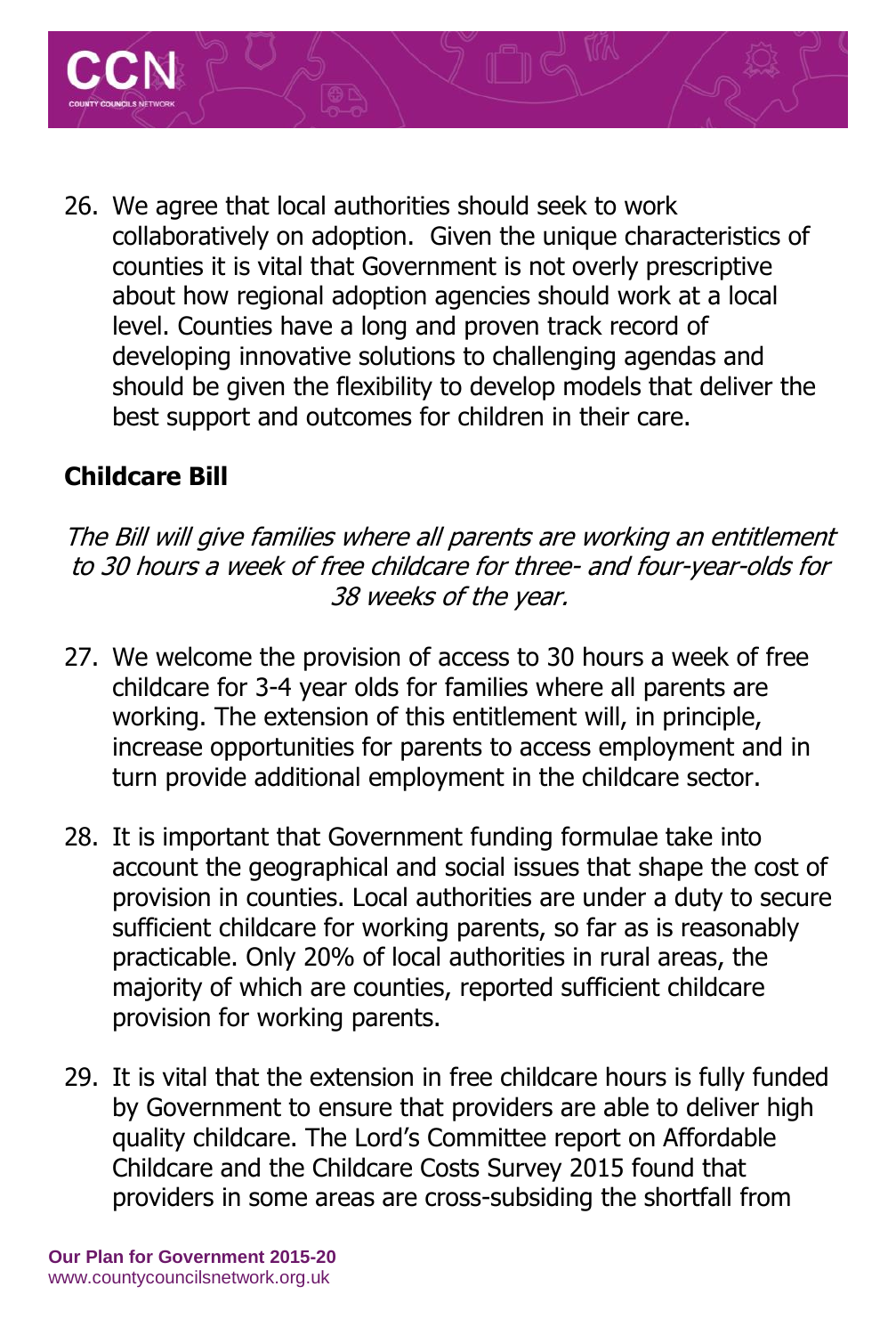

the provision of state funded free childcare places by charging parents more for additional paid-for hours in order to recoup the shortfall.

#### **Health and Social Care**

In England my Government will secure the future of the National Health Service by implementing the National Health Service's own five-year plan, by increasing the health budget, integrating healthcare and social care, and ensuring the National Health Service works on a seven day basis. Measures will be introduced to improve access to general practitioners and to mental healthcare.

- 30. CCN member authorities welcome moves to ensure that the NHS is a sustainable, efficient and effective body. However, Government must consider the health and social care systems in their entirety when attributing additional funding to support the transformation of services across the country. Social care will be instrumental if the Government are to deliver its commitments on the NHS.
- 31. Government must deliver radical transformation of the NHS and social care through far reaching, locally led reforms to ensure that services prioritise prevention and have the user at the heart. Centrally led incentives, such as the NHS tariff system, require wide-ranging reform to ensure that clinical contacts are no longer rewarded, instead shifting the focus to keeping people out of acute settings unless absolutely necessary.
- 32. The County All Party Parliamentary Group report The State of Care in Counties concluded decisively that the only answer to ensuring a sustainable, outcome focused, health and social care system was by extending the principles of localism and devolution to the integration of care and support.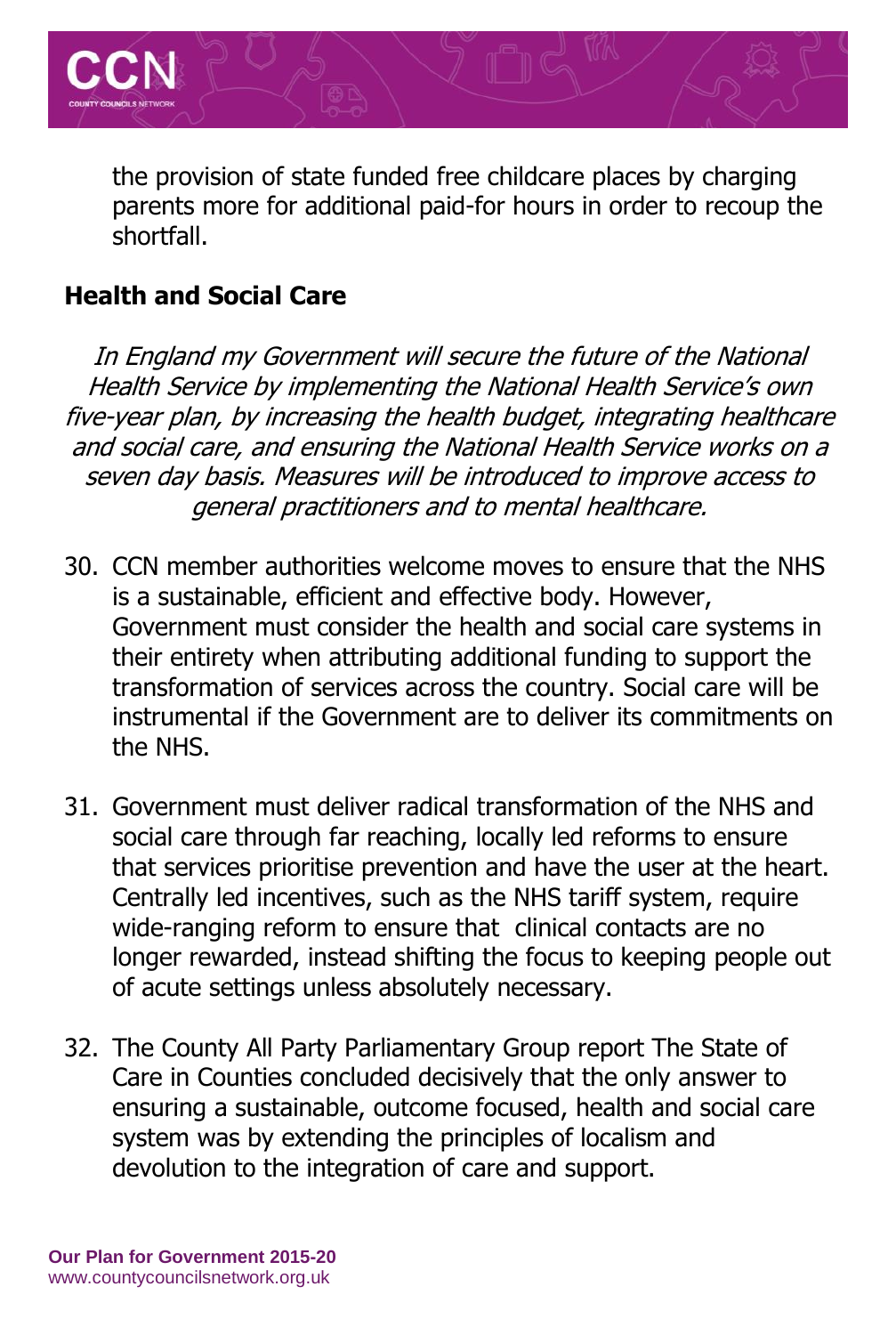

# **Housing Bill**

Legislation will be introduced to support home ownership and give housing association tenants the chance to own their own home.

- 33. CCN supports policies aimed at increasing home ownership and the supply of affordable homes across all tenures. Right to Buy and other Housing Bill proposals aimed at achieving this must be fully funded to ensure that all homes are replaced on a one-to-one basis and do not artificially drive up local house prices. Failure to do so would have an adverse impact on housing affordability that may have a negative effect on businesses as they may be unable attract sufficient skilled workers to local areas to grow their businesses and contribute to the national economic recovery.
- 34. Government must consider extending the One Public Estate initiative in order to free up land for housing and employment use. A strategic approach to public sector asset decision making would facilitate local decision making on the £370bn of central government and local authority owned land and property assets. Such an approach in two-tier areas must be modelled on the geography of the upper-tier local authority to minimise duplication and to facilitate decision making at a strategic level.
- 35. It is vital that to facilitate the freeing up of more family homes that any reforms look beyond the market entry point. Government must ensure that counties have the necessary freedoms to shape the extra care housing and care home markets. This will allow people of retirement age the choice to downsize and as such bring further housing stock back on to the market.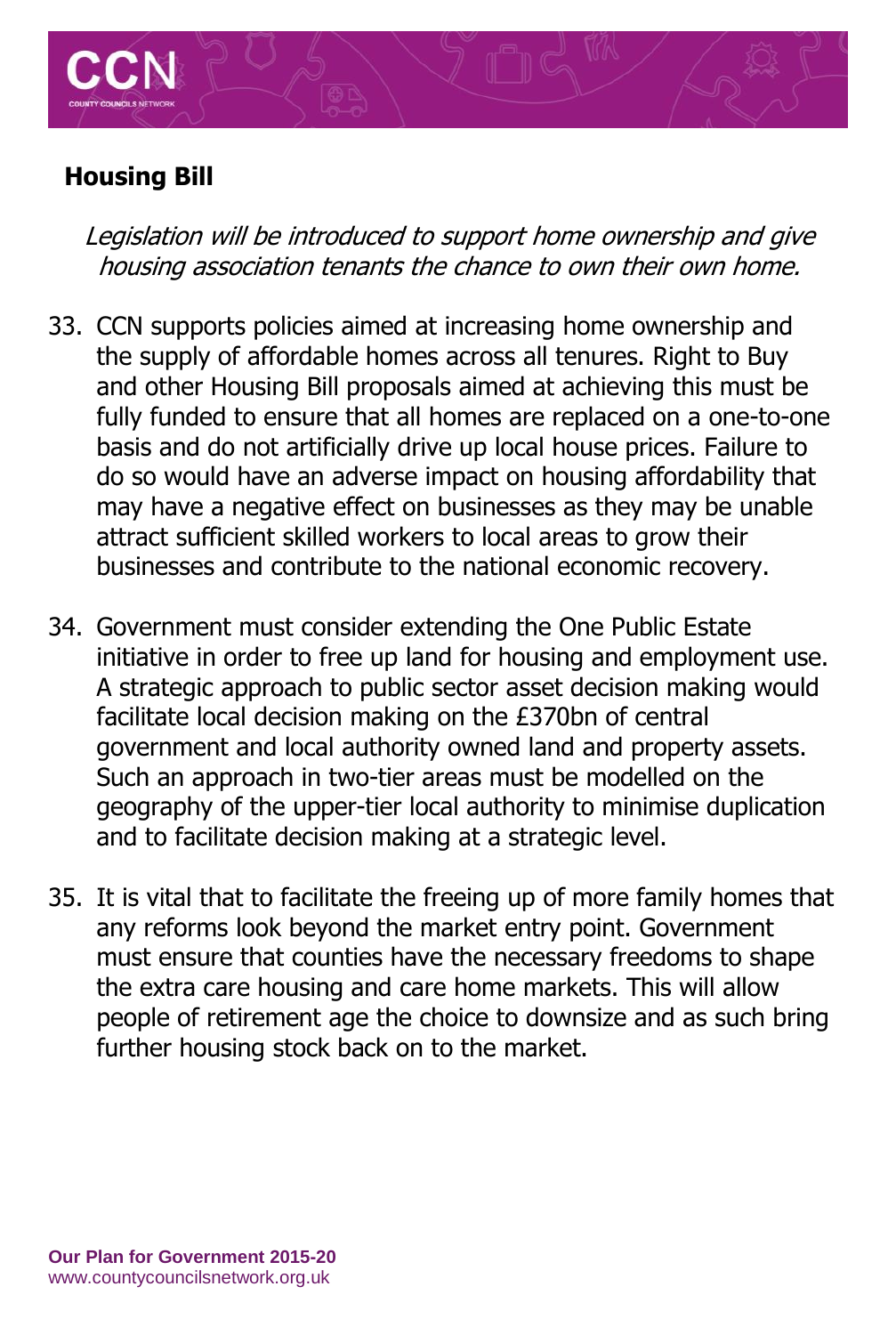

#### **EU Referendum**

This Bill will enable a referendum with an in-out vote on the UK's membership of the European Union before the end of 2017.

36. County areas receive substantial funding through European Structural and Investment Funds and are affected by a number of EU responsibilities. Given this CCN believe that local authorities must be given a more strategic role in EU matters, including in any renegotiation of powers. We will be engaging with Central Government, our members and the LGA to ensure the county voice is built in to any future processes.